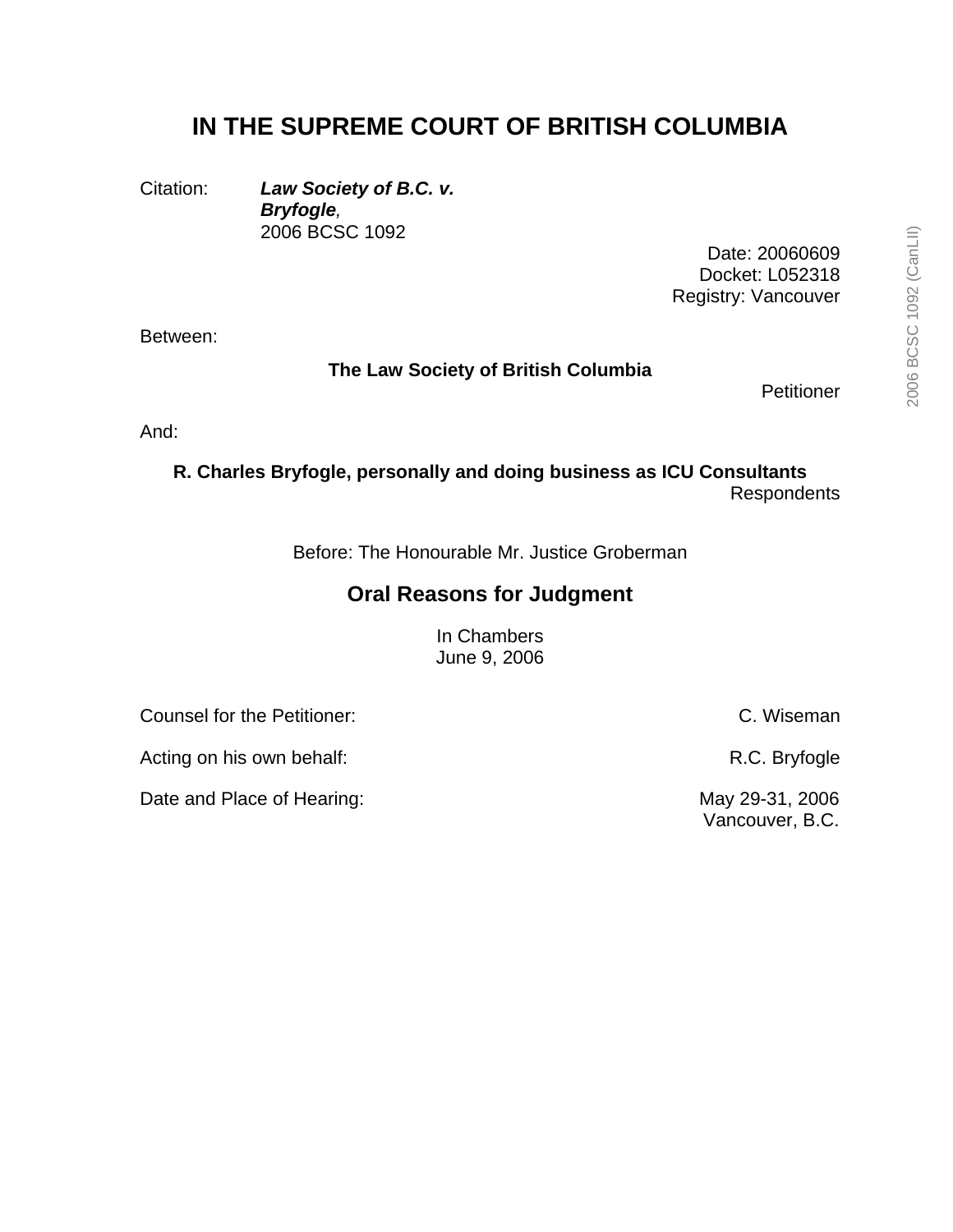[1] **THE COURT:** The Law Society of British Columbia comes before the court by petition, seeking various orders to restrain the respondent from engaging in activities that constitute the practice of law, and to prevent him from acting on his own behalf or on behalf of others in litigation without leave of the court.

[2] The respondent opposes the relief, arguing that the court does not have or should not exercise jurisdiction to grant the order sought, and arguing that he has not engaged in any unlawful or vexatious conduct in the course of his numerous appearances before the courts.

[3] While the petitioner and respondent characterize Mr. Bryfogle's history in the courts differently, there is little dispute with respect to the most important factual issues. The evidence establishes, and Mr. Bryfogle does not dispute, that he has, since approximately 2003, been involved in a number of proceedings before the courts, representing other persons and representing himself. At times he has been remunerated for the legal work he has done for others. Mr. Bryfogle does not have training as a lawyer and is not a member of the legal profession.

[4] The argument of the Law Society is that Mr. Bryfogle has engaged in the practice of law contrary to s. 15(1) and 15(5) of the *Legal Profession Act,* S.B.C. 1998, c. 9. That section, insofar as it is relevant to this application, reads as follows:

15(1) No person, other than a practising lawyer, is permitted to engage in the practice of law, except

(a) a person who is an individual party to a proceeding acting without counsel solely on his or her own behalf, and

(b) as permitted by the *Court Agent Act*.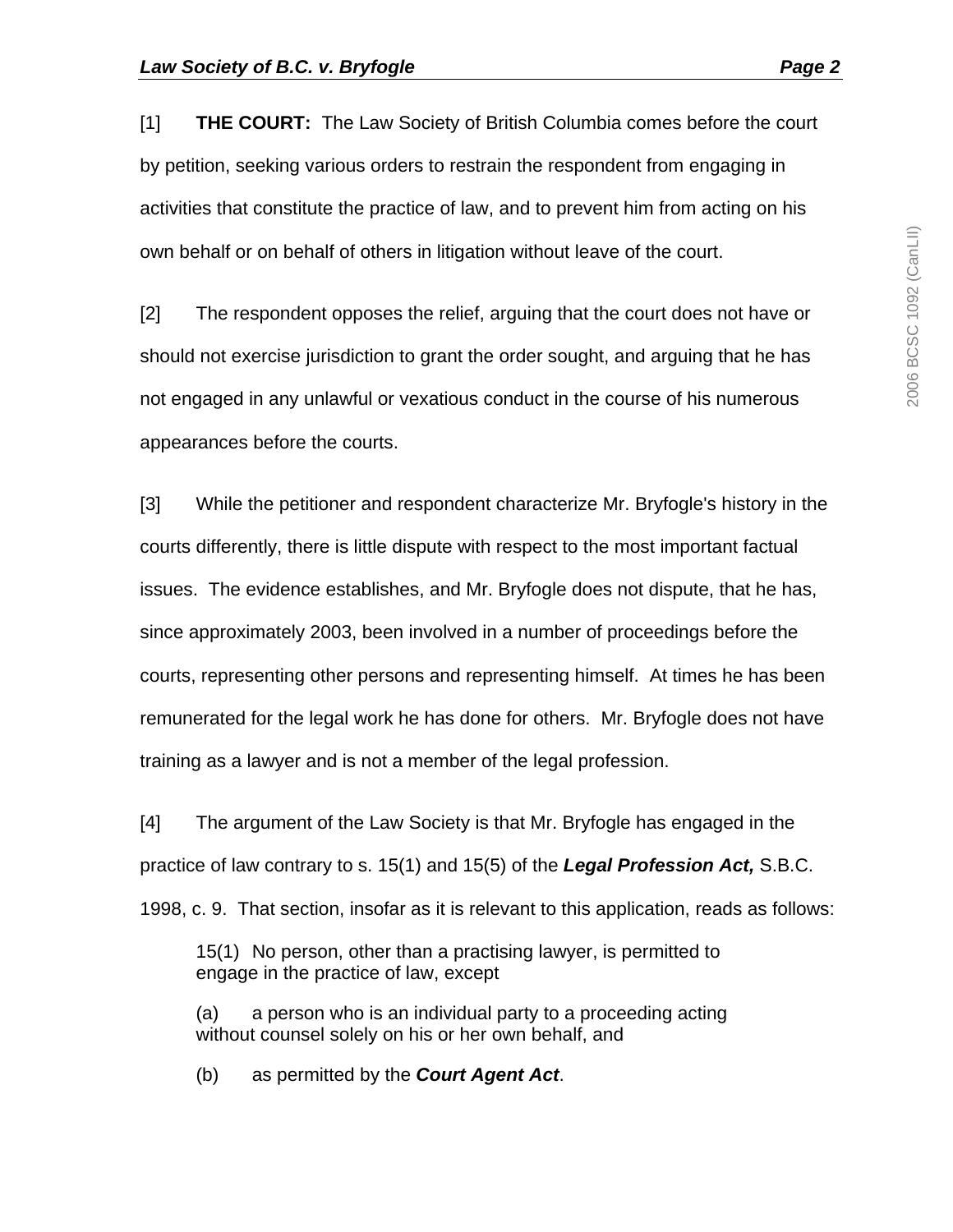[There follows a number of other exceptions, but they are not relevant to the case before me]

(5) Except as permitted in subsection (1), a person must not commence, prosecute or defend a proceeding in any court, in the person's own name or in the name of another.

Section 85 of the Act includes the following provisions:

85(5) The society may apply to the Supreme Court for an injunction restraining a person from contravening this Act or the rules.

 (6) The court may grant an injunction sought under subsection (5) if satisfied that there is reason to believe that there has been or will be a contravention of this Act or the rules.

[5] The practice of law is defined broadly in the *Legal Profession Act*. The

definition in s. 1 of the Act states as relevant:

'practice of law' includes

- (a) appearing as counsel or advocate,
- (b) drawing, revising or settling
	- $(i)$  …

 (ii) a document for use in a proceeding, judicial or extrajudicial

 (iii) a will, deed of settlement, trust deed, power of attorney or a document relating to a probate or letters of administration or the estate of a deceased person,

 (iv) a document relating in any way to a proceeding under a statute of Canada or British Columbia, or

 $(v)$  …

(c) doing an act or negotiating in any way for the settlement of or settling, a claim or demand for damages,

 $(d)$  ...

(e) giving legal advice,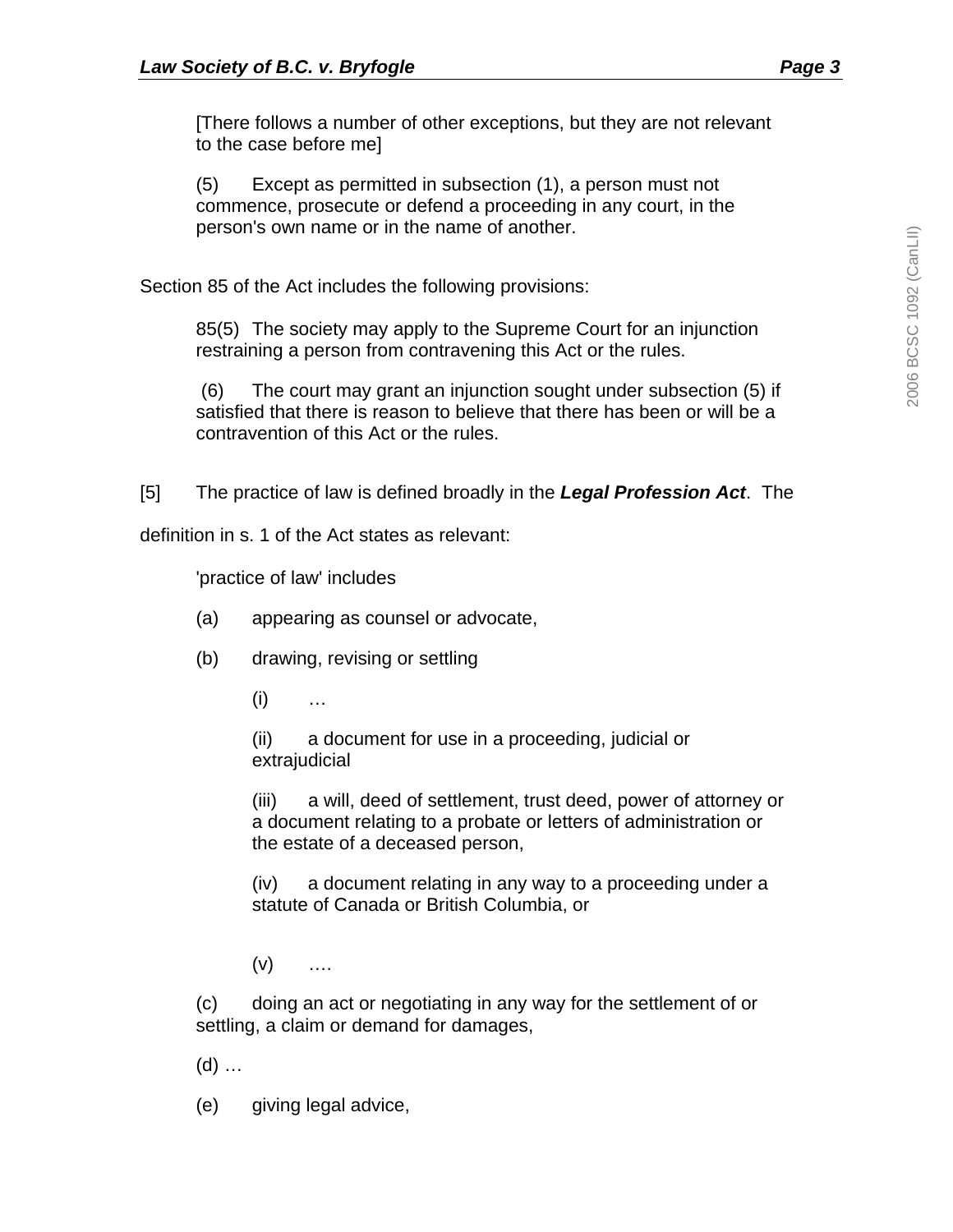(f) making an offer to do anything referred to in paragraphs (a) to (e), and

(g) making a representation by a person that he or she is qualified or entitled to do anything referred in paragraphs (a) to (e)

but does not include

(h) any of those acts if not performed for or in the expectation of a fee, gain or reward, direct or indirect, from the person for whom the acts are performed.

[6] The Law Society also seeks an order under s. 18 of the *Supreme Court Act*,

R.S.B.C., c. 443. That section provides as follows:

18. If, on application by any person, the court is satisfied that a person has habitually, persistently and without reasonable grounds, instituted vexatious legal proceedings in the Supreme Court or in the Provincial Court against the same or different persons, the court may, after hearing that person or giving him or her an opportunity to be heard, order that a legal proceeding must not, without leave of the court, be instituted by that person in any court.

[7] Finally, to the extent necessary to grant the relief that it seeks, the petitioner

relies on the inherent jurisdiction of the court.

[8] The Law Society has filed extensive affidavit evidence of the respondent's

activities, which it groups into five categories.

1. Proceedings brought by the respondent on his own behalf against School District No. 49, the Superintendent of Schools and various school trustees.

2. Proceedings brought by Brian Wickham and CDL Disposal Ltd. against various defendants. Those have been referred to as the "Eco-Waste actions".

3. Proceedings arising out of an action originally brought by Selaive and Vannicola against Helga Kaiser and Dieter Meyer, in which the respondent has acted or purported to act on behalf of Helga Kaiser, the estate of Dieter Meyer, David Meyer, and the Gunter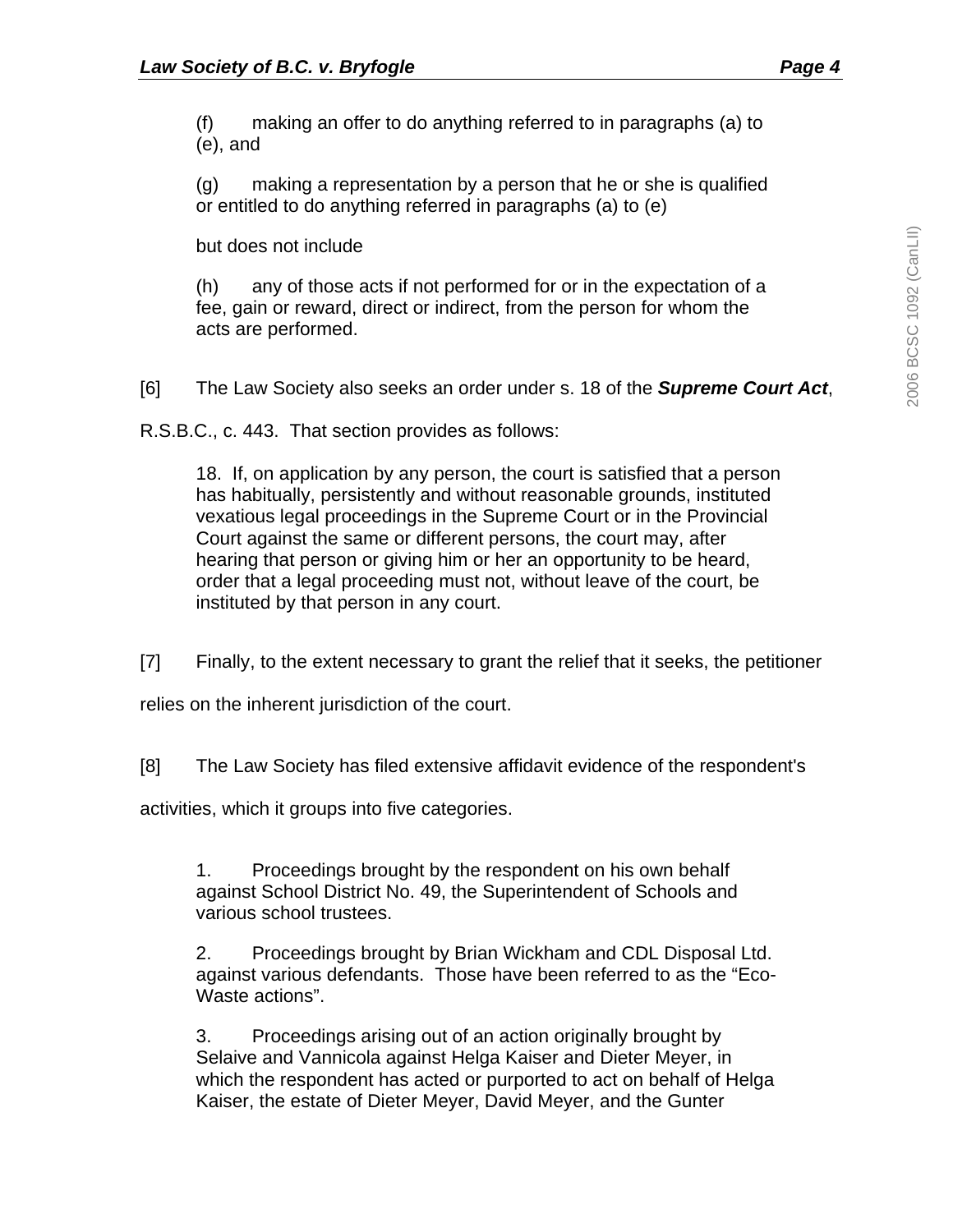Bernard Kaiser Trust. Those have been referred to as the Selaive actions.

4. Proceedings in Arizona in which the respondent has been found to be a vexatious litigant.

5. Proceedings in Small Claims Court on behalf of Purity Research Ltd.

[9] The respondent has filed substantial affidavits dealing with each of these matters.

[10] I indicated in the course of argument that I was not disposed to make an order prohibiting Mr. Bryfogle from acting solely on his own behalf in litigation in which he himself is an individual party. The only litigation that has been referred to in which Mr. Bryfogle represents himself as an individual party is the School Board litigation. There is a pending motion by the defendants in that litigation to have the matter struck as being frivolous or vexatious. I do not wish to place the judge who hears that application in an embarrassing position by passing on the propriety of that litigation or Mr. Bryfogle's conduct in it at this juncture.

[11] As it does not appear that Mr. Bryfogle is currently engaging in other personal litigation before the courts (other than, of course, defending this petition) I do not believe that there is any urgency in the motion to prohibit him from acting for himself without leave of the court. Indeed, I found Mr. Bryfogle, in making his submissions on this matter, to act in a proper and appropriate manner, and given that there is only one other case in which he is alleged to act for himself, I am not disposed to grant relief prohibiting him from acting for himself.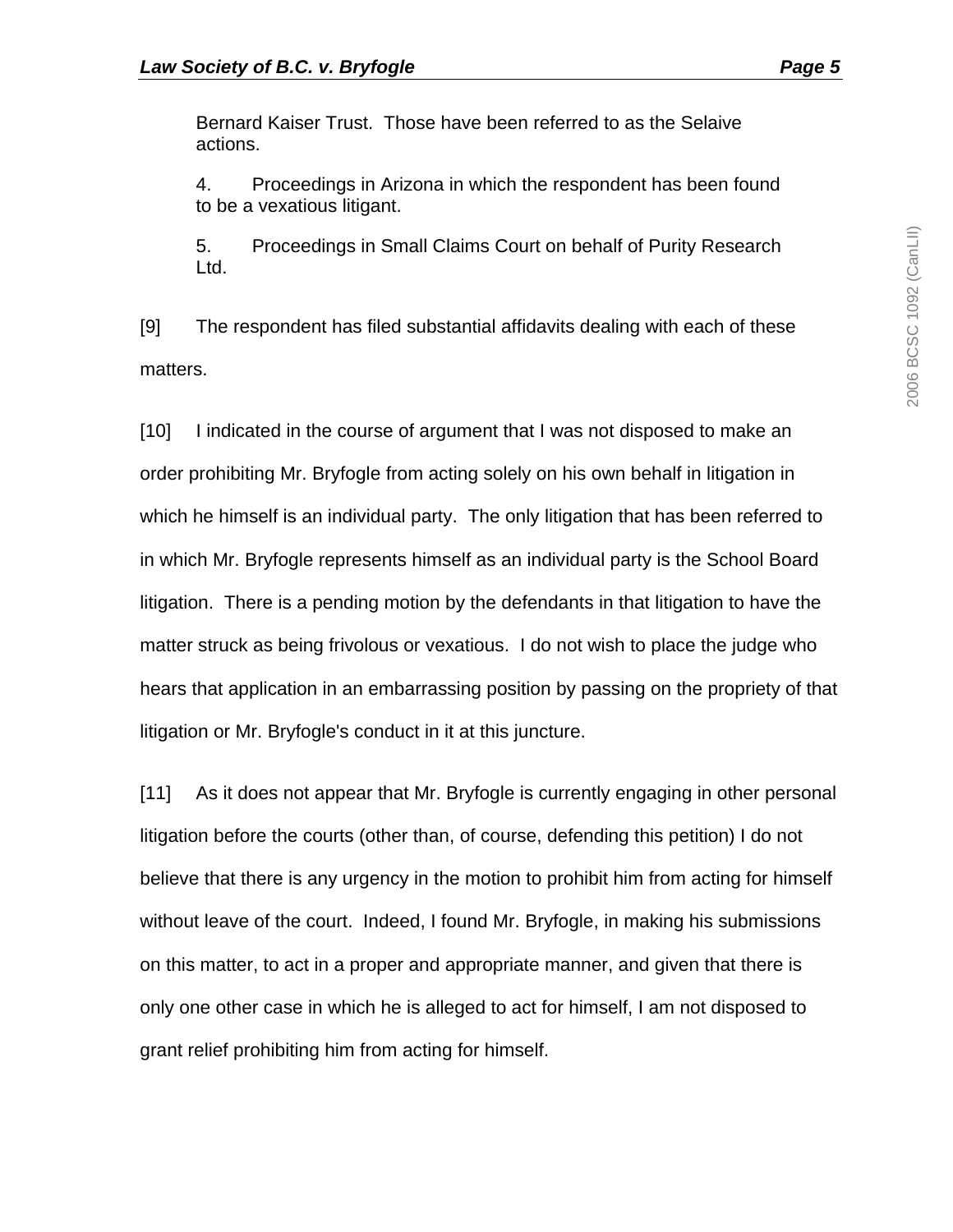[12] In refusing to make such an order, however, I wish to make it clear that I am not making factual findings with respect to the propriety or otherwise of Mr. Bryfogle's conduct generally in representing himself in the courts, and in particular I am not making any findings with respect to the School Board litigation. I am simply declining to deal with that portion of the application on discretionary grounds.

[13] If the Law Society considers that an application of this nature is necessary in the future, nothing in this judgment is intended to preclude the Law Society from renewing its application to prevent Mr. Bryfogle from representing himself without leave of the court.

[14] I do not, in the circumstances, intend to consider or say anything further about the School Board litigation.

[15] I am also not going to address the issue of the Arizona litigation. The fact that the respondent may have engaged in frivolous or vexatious litigation in Arizona is of very limited importance on the current application. Given the extensive evidence with respect to the respondent's conduct in British Columbia, the evidence of what occurred in the past in Arizona is of limited interest.

[16] With respect to the Eco-Waste actions, I am satisfied that Mr. Bryfogle filed an appearance on behalf of CDL Waste Disposal in an existing action and commenced a second action on the company's behalf. Mr. Bryfogle admits that he was paid to provide legal services to CDL. He was neither a director nor officer of CDL at the time and purported to act, as I understand it, under a power of attorney.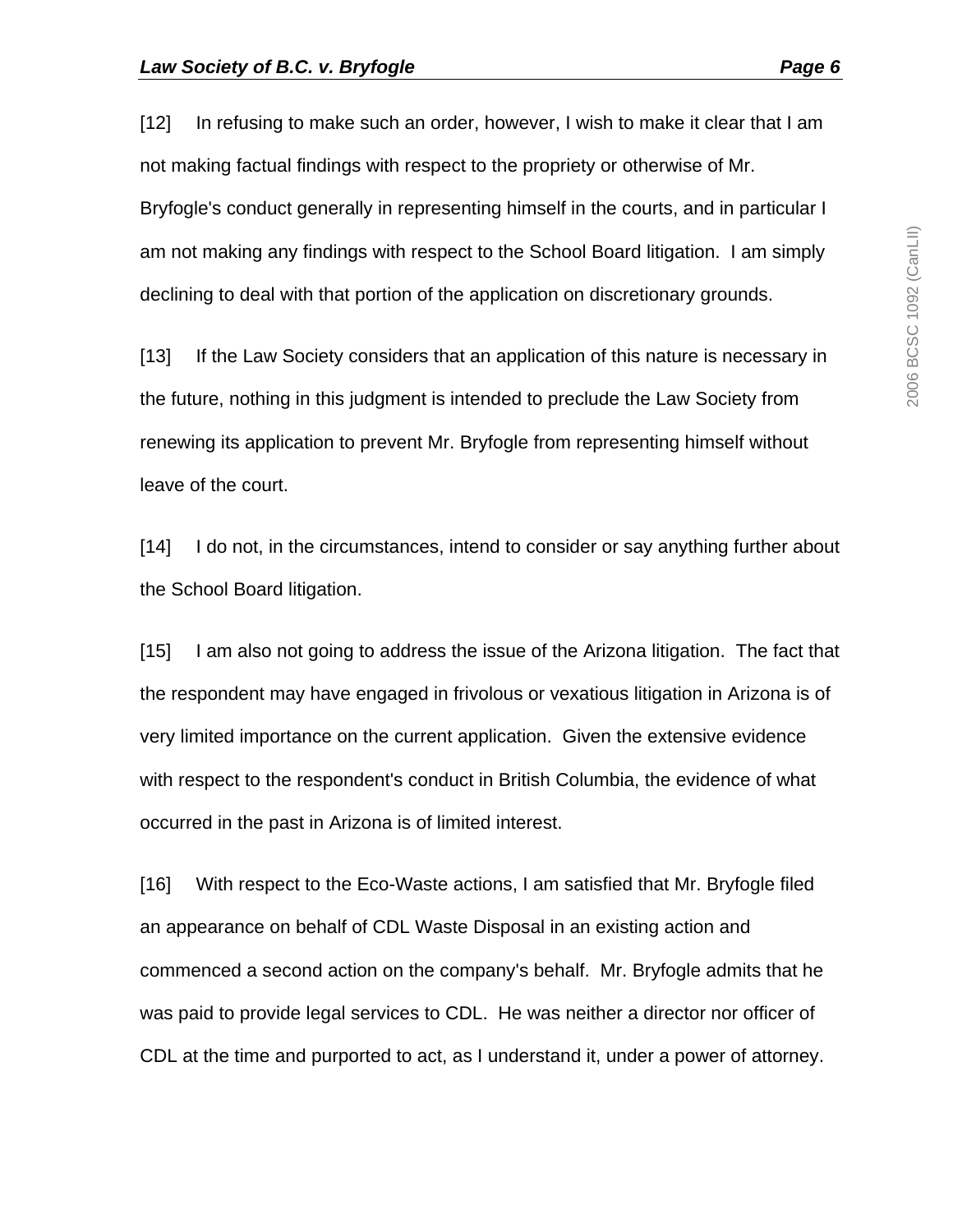[17] I have examined the documentation from the litigation and the correspondence that is included in the materials before me. I can say unequivocally that the material prepared by Mr. Bryfogle in the Eco-Waste actions does not reflect an acceptable level of legal competence. The material is prolix, difficult to follow and often nonsensical from a legal standpoint. The correspondence is insulting and fails to observe the courtesies that would be required of properly qualified legal counsel. The resulting process appears to have been highly inefficient. Parties to the litigation were not, in my view, well served by Mr. Bryfogle's attempts to act as counsel.

[18] In saying this, I do not overlook the fact that, as Mr. Bryfogle points out, there are examples of duly qualified lawyers filing inadequate or inappropriate documents and corresponding with colleagues at the bar in an unprofessional manner. In the case of a lawyer acting unprofessionally, the Law Society, as a self-regulating profession, has extensive disciplinary powers that it may exercise. Compulsory errors and omission insurance also provides a measure of security for the public against incompetent or unprofessional lawyers. These safeguards do not exist in respect of non-lawyers who purport to act as legal counsel.

[19] In the Selaive action, Mr. Bryfogle became involved after the plaintiff in the original action had obtained judgment. Mr. Bryfogle purported to represent a variety of parties at different times, bringing bizarre applications to re-open the matter and making legally unfounded arguments. He also purported to act for a party in a claim against a former lawyer arising out of the litigation.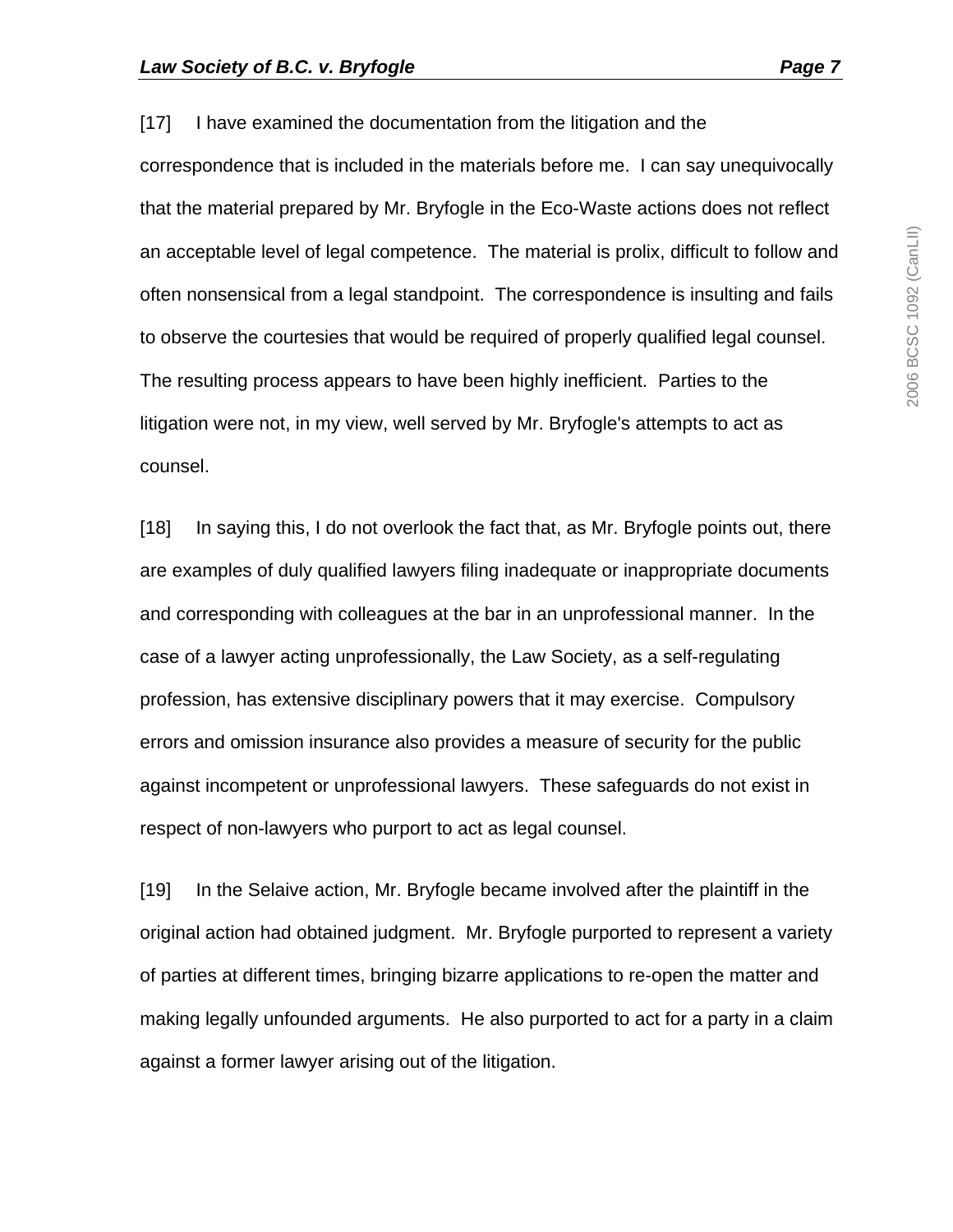[20] I do not intend to go into all of the details of the action, which are adequately discussed in the evidence. Nor do I suggest that everything that Mr. Bryfogle did was inappropriate. Suffice it to say that I find that Mr. Bryfogle engaged in the practice of law for a fee in respect of the case. His representation of his purported clients did not meet basic standards of competence or courtesy. Once again, the procedures followed were, at many times, not appropriate.

[21] The actions of Mr. Bryfogle in both the Eco-Waste litigation and the Selaive litigation have been contrary to the public interest. Neither his clients, their adversaries, nor the courts have been well served by his interventions.

[22] The final matter that I will refer briefly is the Purity Research litigation. In that action, Mr. Bryfogle purported to act for Purity Research. He represented that he was an employee of that company. I am satisfied on the evidence that if he was employed by that company at all, it was exclusively or almost exclusively to provide representation in court.

[23] I find that Mr. Bryfogle was engaged in the unauthorized practice of law in respect of his representation of Purity Research. He was not a regular employee in the day-to-day operations of the business. In the result, as discussed in *Law Society (British Columbia) v. Guntensperger* (1993), 83 B.C.L.R. (2d) 194, Mr. Bryfogle was not entitled to represent the company in litigation.

[24] On the face of it, then, Mr. Bryfogle has engaged in the practice of law contrary to the provisions of the *Legal Profession Act*. He puts forward a number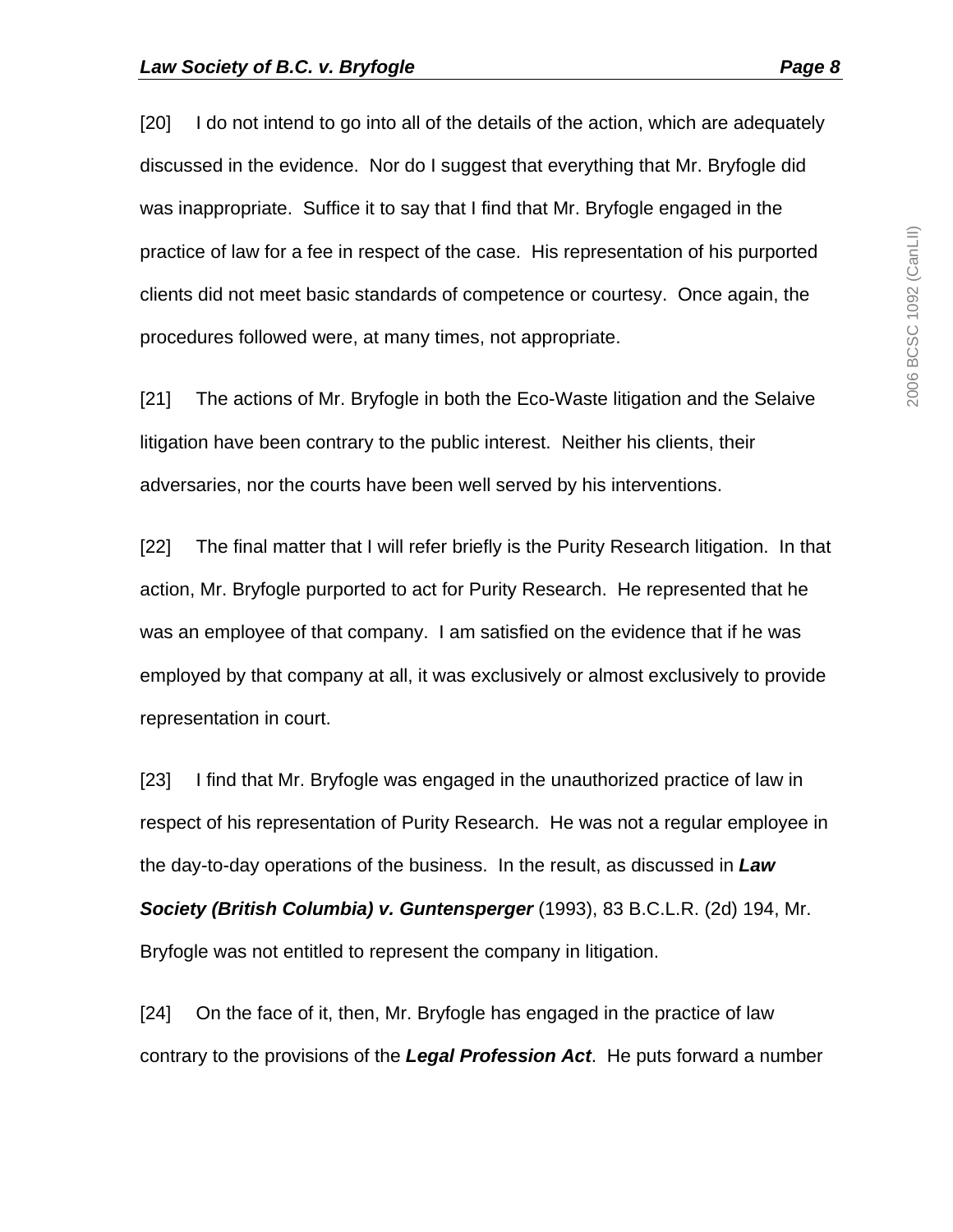of arguments to support his position that the court does not have jurisdiction in this matter or that he has not acted unlawfully.

[25] Firstly, Mr. Bryfogle says that the Law Society is estopped from arguing that he improperly represented parties before the court because the court itself has allowed him to act, sometimes over the objection of the opposite party.

[26] The matter, in my view, is not a matter of *res judicata* or issue estoppel. The Law Society has not been party to previous proceedings and would not, therefore, normally be governed by the doctrine of *res judicata* in respect of earlier rulings. More importantly, however, I do not understand any of the previous rulings to have decided that Mr. Bryfogle was in compliance with the *Legal Profession Act* in purporting to represent parties before the courts. The fact that the court has allowed Mr. Bryfogle to appear and argue cases in the past does not establish that he was in compliance with the *Legal Profession Act* in doing so. No previous decision of this court decided that Mr. Bryfogle was entitled to engage in the practice of law in this province.

[27] Mr. Bryfogle claims the right to represent parties before the court by virtue of the *Court Agent Act*, R.S.B.C. 1996, c. 128, the *Power of Attorney Act*, R.S.B.C. 1996, c. 370 and the *Trustee Act*, R.S.B.C. 1996, c. 464.

[28] The *Court Agent Act* only applies to municipalities in which there are fewer than two members of the Law Society in practice, or places in which there are fewer than two members of the Law Society in practice within an eight kilometre range of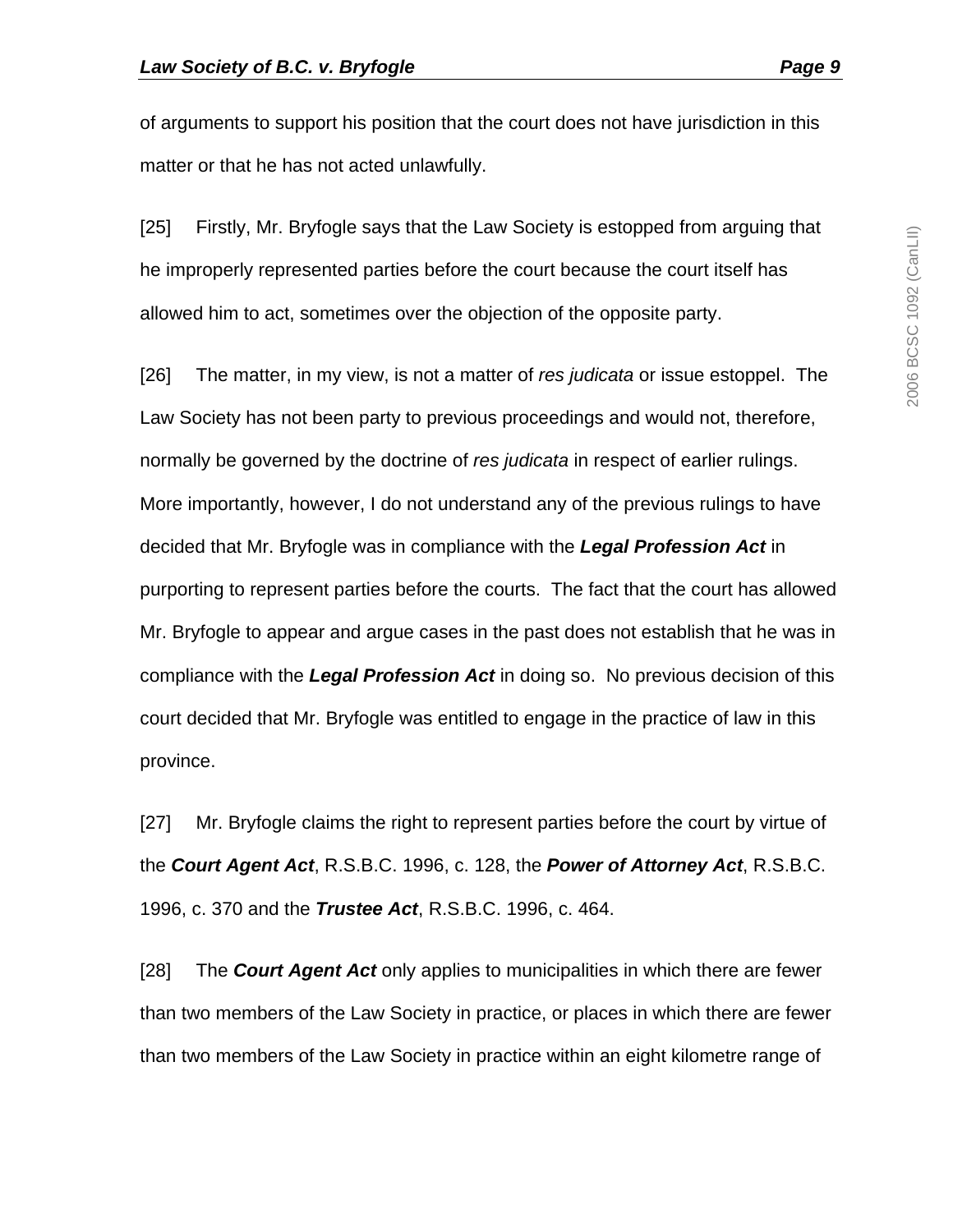the place where the court sits. I am told that the Act, therefore, applies for the purposes of this case, in Bella Bella. Section 1 of the Act provides as follows:

1. Despite any other law, a person whose name is on the provincial list of voters for the electoral district in which the court is held is entitled to appear in the Supreme Court or in the Provincial Court or before a justice as the attorney and advocate of any party to any proceedings in that court even though the person is not a practising lawyer.

[29] The provision is a limited one. In particular, it does not provide that in areas where the Act applies, a person may act other than as an attorney and advocate before the court. It does not provide that a person may generally practice law in that area.

[30] I find that the Act means what it says. It does not allow non-lawyers to give legal advice or prepare pleadings and other documents for court. It only allows that a non-lawyer may, in the remote areas where the Act applies, appear in court and advocate. While the statute is silent with respect to whether a person may charge a fee for those services, it seems to me that it is implicit in the statute that a fee may indeed be charged.

[31] To the extent, then, that Mr. Bryfogle has appeared in court in Bella Bella and has been paid to advocate on behalf of a client, I find that his activities do not amount to the unauthorized practice of law. However, his appearances outside of that place remain violations of the *Legal Profession Act*, as do his activities in representing clients there aside from his appearances before the court to advocate.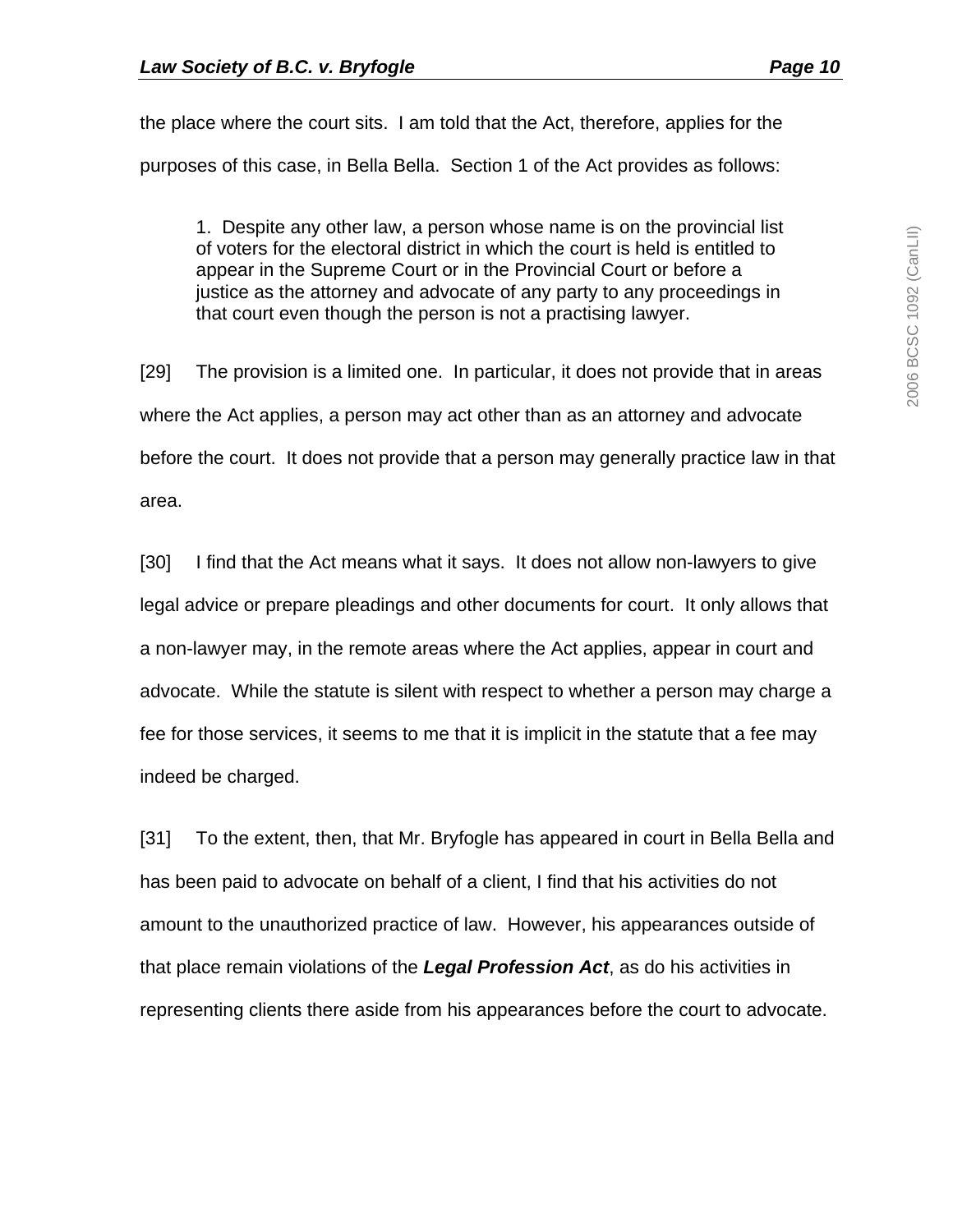[32] Mr. Bryfogle relies heavily on the *Power of Attorney Act*, but I can find nothing in that Act that empowers him to engage in the practice of law. Unfortunately, because the word "attorney" is often used, particularly in the United States, to refer to a lawyer, it seems that some people, including Mr. Bryfogle, have assumed that receiving a power of attorney entitles them to engage in the practice of law on behalf of the person who gives the power of attorney. That is not the case.

[33] A person acting under a power of attorney is known as an "attorney in fact". He or she may be empowered to undertake transactions on behalf of the grantor of the power and may be entitled to bind that person. Being an attorney in fact, however, is a different thing from being an "attorney at law". Nothing in either the common law or the *Power of Attorney Act* allows a person acting under a power of attorney to engage in the practice of law.

[34] Similarly, nothing in the *Trustee Act* or in the powers that equity confers on a trustee serves to allow a trustee to engage in the practice of law.

[35] While Mr. Bryfogle put forward other arguments attempting to demonstrate that he is entitled to engage in the practice of law in British Columbia, none of those arguments are, in my view, tenable. I mention only one other argument, that engaging in the practice of law is a liberty right protected by s. 7 of the *Canadian Charter of Rights and Freedoms*. I do not agree that the right to practice law is a right encompassed by s. 7 of the Charter. Indeed, the contention that it is such a right was rejected by the B.C. Court of Appeal in *Law Society of B.C. v. Lawrie*, (1991), 59 B.C.L.R. (2d) 1. That case remains good law.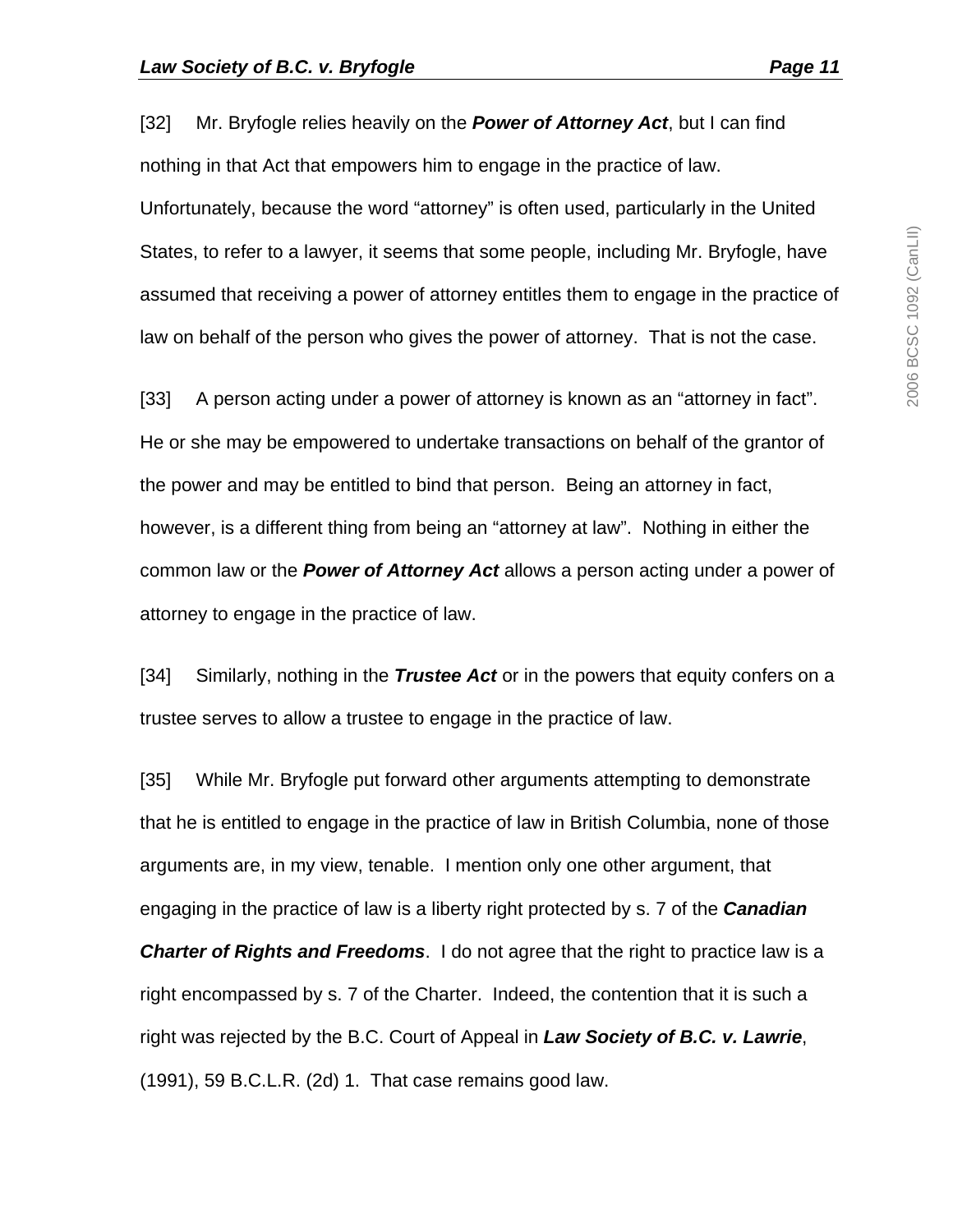[36] I am satisfied that Mr. Bryfogle has, on numerous occasions, engaged in the practice of law contrary to the *Legal Profession Act*. I am also satisfied that there is good reason to believe that he will continue to do so unless an injunction is granted. In my view, those circumstances are sufficient to warrant the granting of an injunction under s. 15 of the *Legal Profession Act*.

[37] When I add to those circumstances my finding that Mr. Bryfogle's

representation of persons in litigation has not been in the public interest because he

has not represented parties competently, adequately or professionally, I consider

that the case for an injunction is overwhelming.

[38] I am therefore granting an injunction. That injunction will be in the terms

sought, with certain exceptions. The respondent, Mr. Bryfogle, until such time as he

becomes a member in good standing of the Law Society of British Columbia, is

prohibited and enjoined from:

a) appearing as counsel or advocate;

b) drawing, revising or settling a document for use in a proceeding, judicial or extrajudicial;

c) drawing, revising or settling a will, deed of settlement, trust deed, power of attorney or a document relating to a probate or letters of administration or the estate of a deceased person;

d) drawing, revising or settling a document relating in any way to proceedings under a statute of Canada or British Columbia;

e) doing an act or negotiating in any way for the settlement of or settling a claim or demand for damages;

f) giving legal advice; and

g) offering to or holding himself out in any way as being qualified or entitled to provide to a person the legal services set out in the preceding subparagraphs,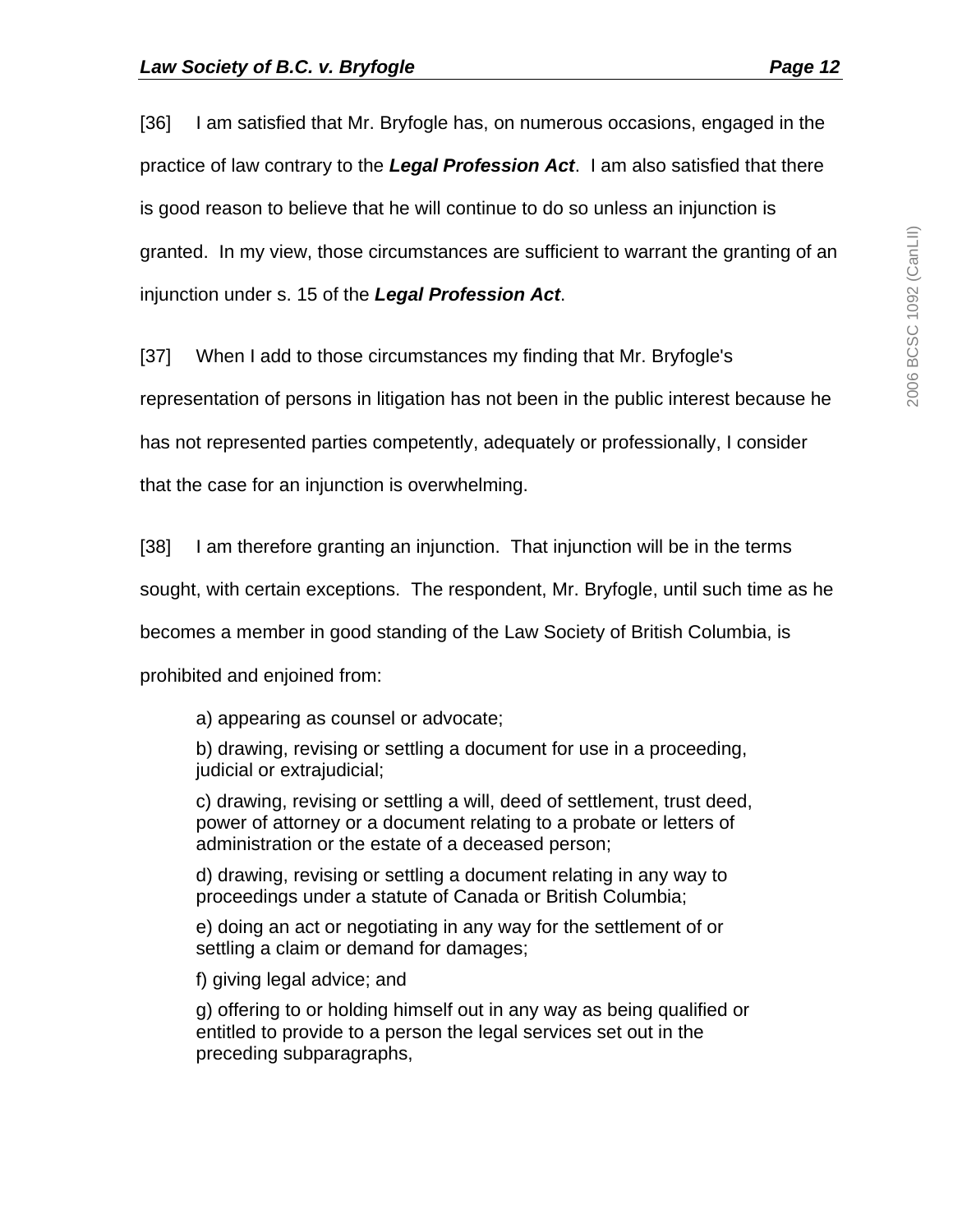for or in the expectation of a fee, gain or reward, direct or indirect, from the person for whom the acts are performed.

[39] The second order will be start in the terms sought in the petition: "The respondent is prohibited and enjoined from commencing, prosecuting or defending a proceeding in any court in his own name or in the name of another person without leave of the court". The following words will be added, however, to paragraph 2: "other than in representing himself as an individual party to a proceeding, acting without counsel, solely on his own behalf." Thus, Mr. Bryfogle will be entitled to act in court on his own behalf where he is an individual party to a proceeding. He will not be entitled, however, to act for others.

[40] I am not granting the relief set out in paragraph 3, that is, to the effect that the respondent is a vexatious litigant. As I have indicated, I am, on discretionary grounds, not prepared to entertain that application.

[41] With respect to paragraph 4, the respondent will be required to inform general counsel of the Law Society of British Columbia of any proceeding or legal matter in which he is involved in any manner whatsoever other than in representing himself as an individual party to a proceeding, acting without counsel solely on his own behalf.

[42] In granting this order, I recognize that there is, apparently, some debate as to whether s. 15(5) of the *Legal Profession Act* prohibits a person from commencing, prosecuting or defending a proceeding as an agent for another person if the person acting is not being paid for that service.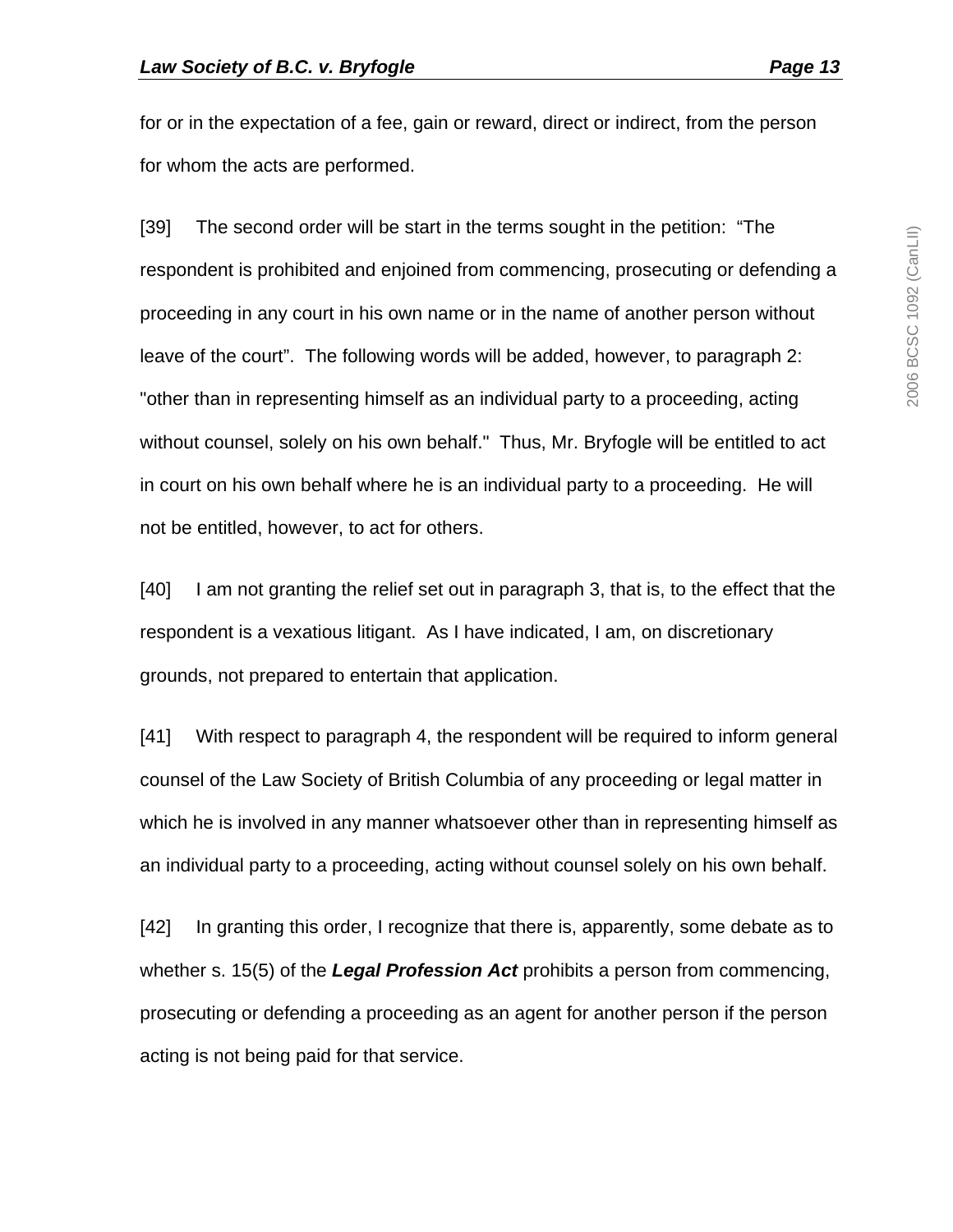[43] In *Yal v. Minister of Forests*, 2004 BCSC 1253, Halfyard J. appears to have assumed that s. 15(5) does extend that far. More recently, in *Law Society of B.C. v. Dempsey*, 2005 BCSC 1277, Williams J. appears to suggest that it does not.

[44] In my view, the language of s. 15(5) is broad enough to prohibit a person from acting on behalf of another in commencing, prosecuting, or defending a proceeding. A person purporting to perform those acts as an agent for another is, in my view, "acting in the name of another person." I do not see that anything in s. 15(5) purports to qualify the phrase, "in the name of another person," by suggesting that it really means "in the name of another person, but for the benefit of the person who is acting." Accordingly, to the extent that Williams J.'s reasons may be seen as giving a restrictive interpretation to s. 15(5), I am in respectful disagreement and prefer the interpretation of the section given by Mr. Justice Halfyard.

[45] In the result, I am satisfied that s. 85 of the *Legal Profession Act* is sufficient authority to grant the relief that I have thus far referred to.

[46] I am satisfied, however, that in this case I should go somewhat further. Because Mr. Bryfogle's representation of others has not been competent, professional and in the public interest, I am satisfied that pursuant to the inherent jurisdiction of the court, I should also prohibit Mr. Bryfogle from acting on behalf of other persons under the authority or purported authority of the *Court Agent Act*.

[47] I am not making an order under s. 18 of the *Supreme Court Act*. Mr. Bryfogle remains at liberty to represent himself when he is the named individual party in an action without seeking leave of the court.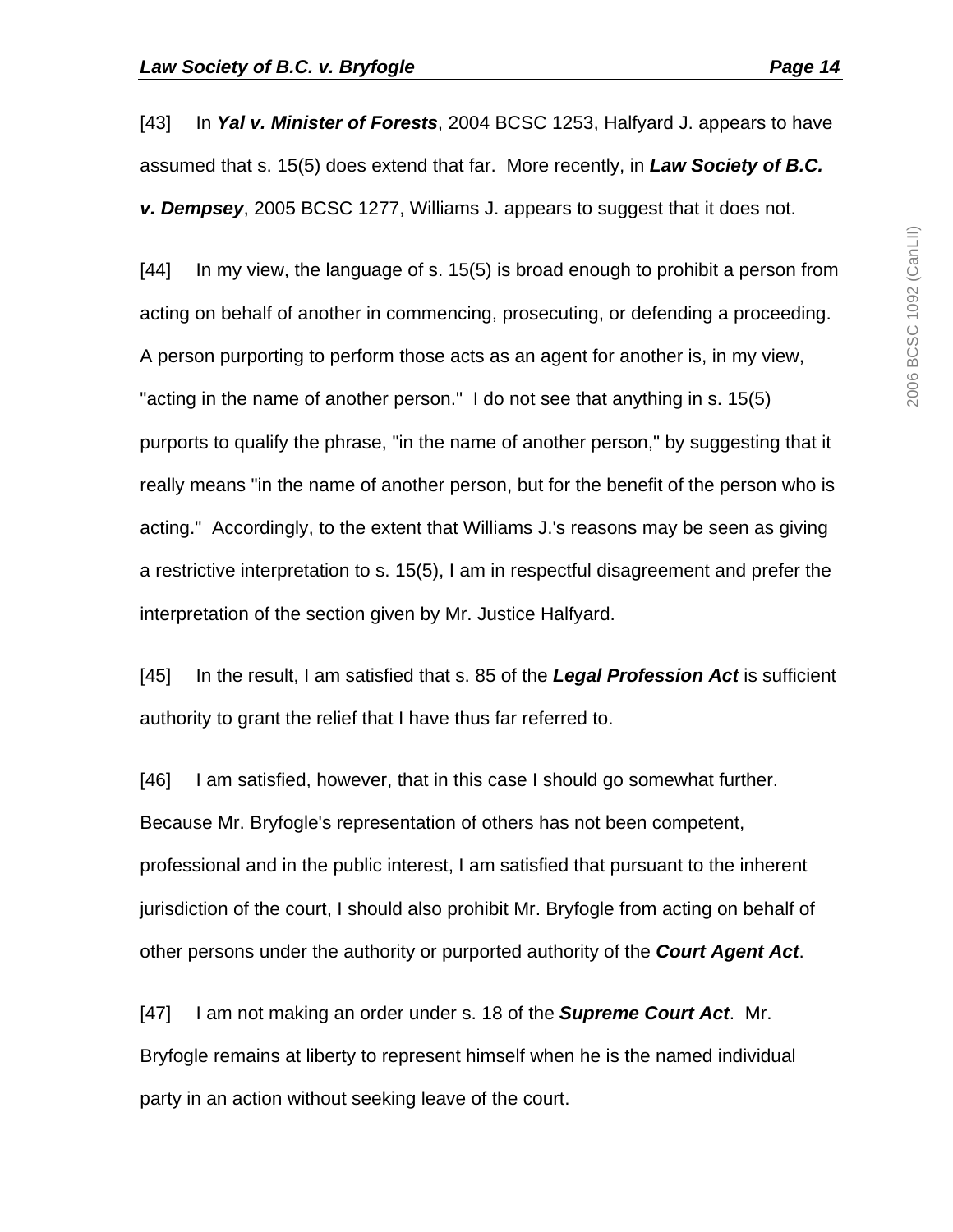[48] That leaves, I think, only the question of costs. Before I get to that, I will first ask both of you whether there is any other matter that you feel I have omitted to deal with.

MS. WISEMAN: My Lord, the Law Society would seek an order dispensing with Mr. Bryfogle's approval of the form of the order.

MR. BRYFOGLE: Yes, My Lord, there are two things, if I may say. I thought I heard the court mention, during the proceeding, that if I appeared as a trustee for an established trust that that would be allowed under law. Am I reading that you have now changed that position?

THE COURT: During the course of hearing, what I indicated was that a trustee generally has the right to appear on behalf of a trust where the trust is a party. I have not changed my view of that general proposition of law. If that situation arises, however, because your representation of the trust would be contrary to my order, it will be necessary for you to seek leave of the court to represent the trust.

MR. BRYFOGLE: Okay, fine, thank you. And the last one, My Lord, is that in our discussion that when I presented *Law Society of British Columbia v. Mangat*, 2001 SCC 67, [2001] 3 S.C.R. 113 to the court and I discussed the fact that I do, in fact, have ongoing proceedings under the *Bankruptcy and Insolvency Act*, R.S.C. 1985, c. B-3*,* and it was my understanding that you felt that that was outside the capacity of this court to order.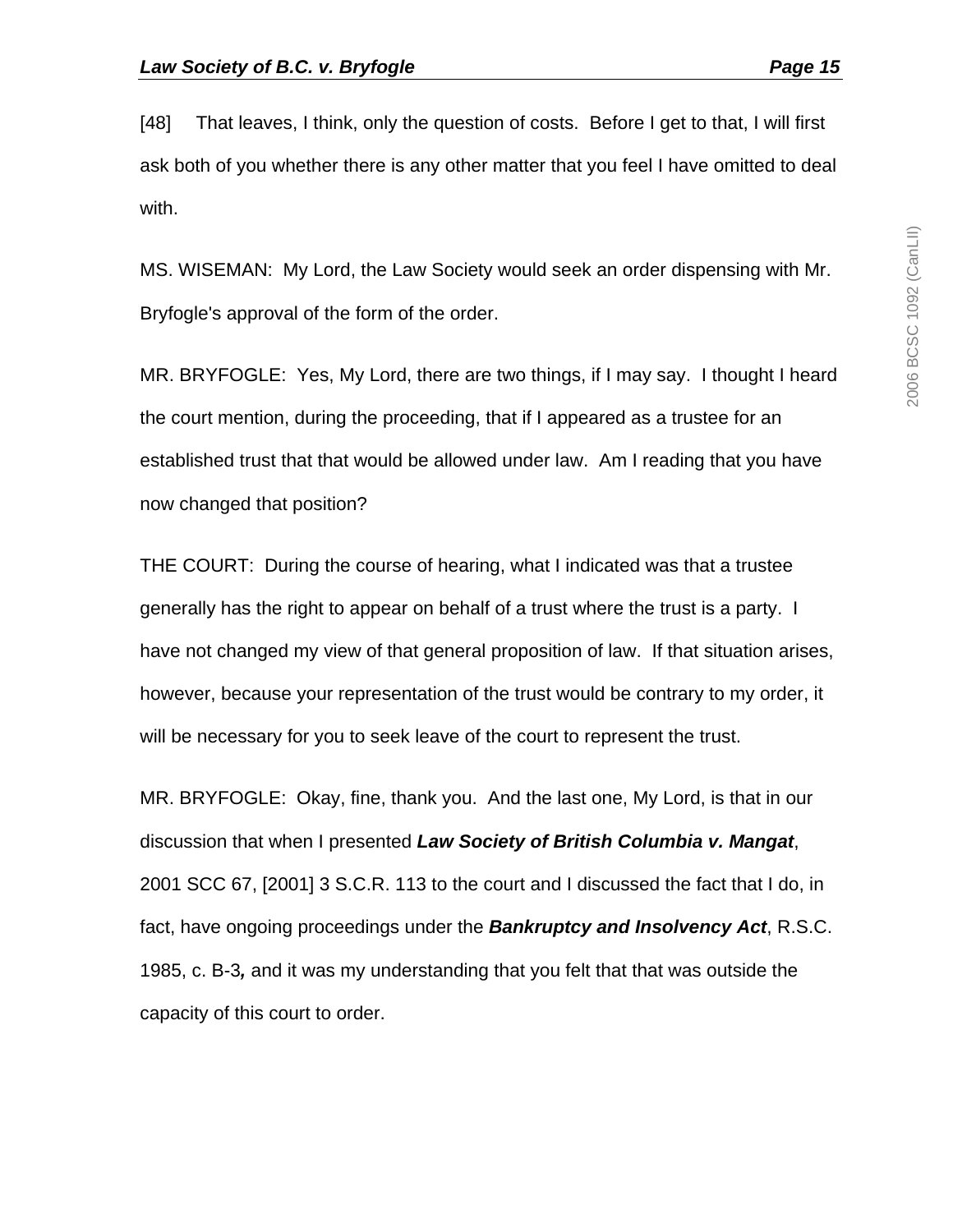THE COURT: I do not know whether it is or not. The wording of the *Immigration Act,* R.S.C. 1985, c. I-2*,* is such that *Legal Profession Act* cannot restrict someone from acting as an agent under that Act. If this issue arises within bankruptcy proceedings, it will be up to you to draw to the attention of the court the fact that this order exists and make argument as to whether it is applicable to the bankruptcy proceeding or not.

MR. BRYFOGLE: If I may interrupt briefly. This would include even where I am already in court, in Prince George, in bankruptcy?

THE COURT: Yes. I think the court ought to be made aware of the order, and then make a decision itself on whether the order in capable of applying to bankruptcy proceedings.

MR. BRYFOGLE: And also matters where I am appearing personally? In bankruptcy? I am actually doing that.

THE COURT: Well, it does not apply to matters where you are appearing personally on your own behalf, whether in bankruptcy or otherwise.

MR. BRYFOGLE: Okay, thank you, My Lord.

[49] THE COURT: I should say, whether this ruling applies in bankruptcy may depend on the particular type of bankruptcy proceeding as well, and so I am refraining from making any ruling specifically dealing with bankruptcy. That will be up to the court or tribunal in which you seek to appear on bankruptcy matters.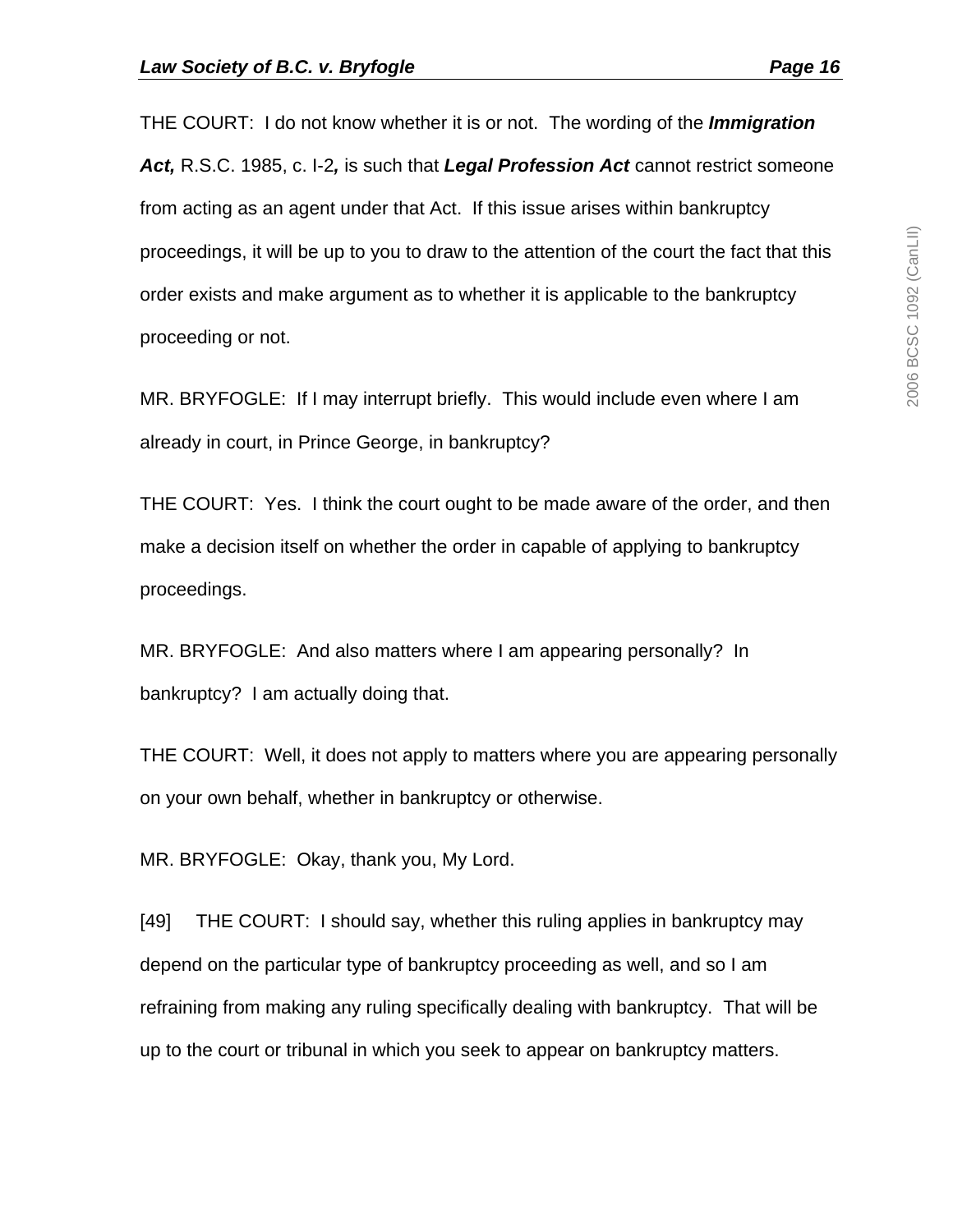MR. BRYFOGLE: Thank you, My Lord.

THE COURT: Now, Ms. Wiseman has requested that your signature on the formal order be dispensed with. What is your position?

MR. BRYFOGLE: I have no problem. I have confidence, My Lord, that you will - my presumption is that you will be signing the order, am I correct?

THE COURT**:** I can make that direction.

MR. BRYFOGLE: If you can make that direction so the order comes back to you, I have confidence that the order will reflect what you have stated today.

THE COURT: Ms. Wiseman, is that satisfactory, from your standpoint?

MS. WISEMAN: Indeed, My Lord.

[50] THE COURT: All right, I am going to direct then that the draft order be directed to me for my signature in this case.

{Discussion between the parties and the Court and Submissions on Costs}

[51] THE COURT: The normal rule is that costs follow the event on Scale 3. I am not satisfied that I should depart from that rule, but what I do say is this, there was an awful lot of paper put before me in this case. I am not completely convinced that all of it was necessary. I am going to suggest to the Law Society that it carefully calculate what costs, particularly in respect of disbursements for copying, ought to be included in the bill of costs. Obviously, if you are unable to agree on the amount